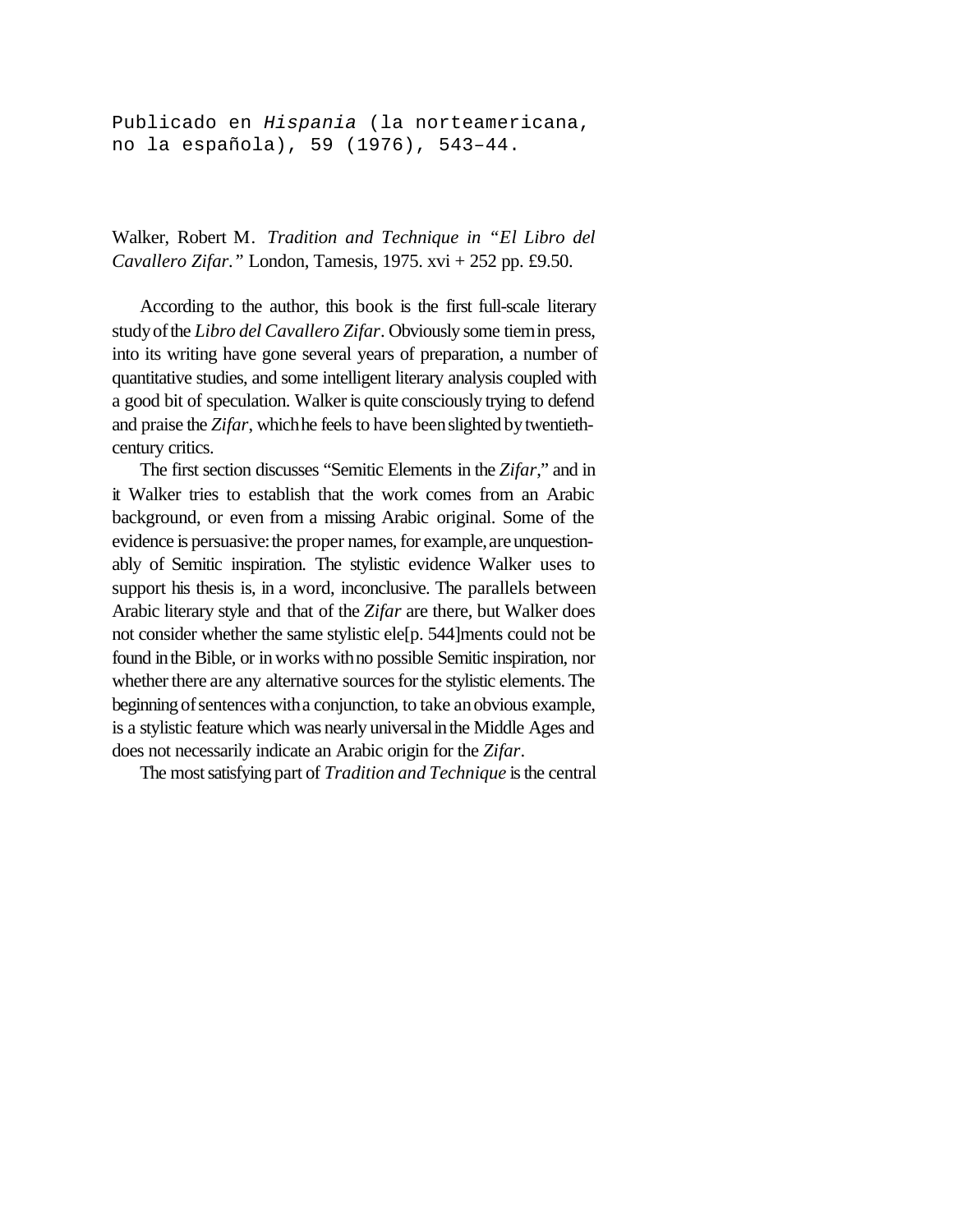part, in which Walker defends the unit of *Zifar*. Drawing on previous discussions by Ruiz de Conde and Scholberg, in the first of the two chapters devoted to the *Zifar*'s unity Walker discusses the parallel structure, common themes, and structural links which join the three books of adventures of the *Zifar*. In the second chapter, he directs the reader's attention to the "Castigos del rey de Mentón," showing how the moralprinciples are not blindly taken from the *Flores de filosofía*, but instead are carefully selected to summarize the moral lessons of the preceding books I and II, and to outline those of the following Book IV.

In the final section of the study Walker returns to the question of the *Zifar*'s style. Basing himself on a discussion by Ruth Crosby of stylistic features indicating oral delivery in medieval English poetry )address to the audience, excessive repetitions, formulas=, Walker finds the same features in the *Zifar*, and concludes that the book was intended for oral or semi-private presentation rather than private reading. Surprisingly, using some unconvincing parallels between the descriptions of battle scenes in the *Zifar* and formulasused to the same effect in the *Cid*, he equates the use of oral devices with a debt to the Castilian epic poets. It istrue, as Walker points out, that the author of the *Zifar* had no tradition of vernacular fiction to draw upon, but whether he would not have drawn on the vast repertory of medieval Latin narrations is a question Walker does not examine. In the final, primarily descriptive chapter, Walker examines and classifies the numerous synonymous pairs found in the *Zifar*. He sees three possible sources for the abundant and inventive use of this stylistic device: medieval literary theorist[s], Arabic wisdom literature, and perhaps a contact with earlier vernacular literature in Castilian.

This reviewer has a certain sympathy for the problems Walker